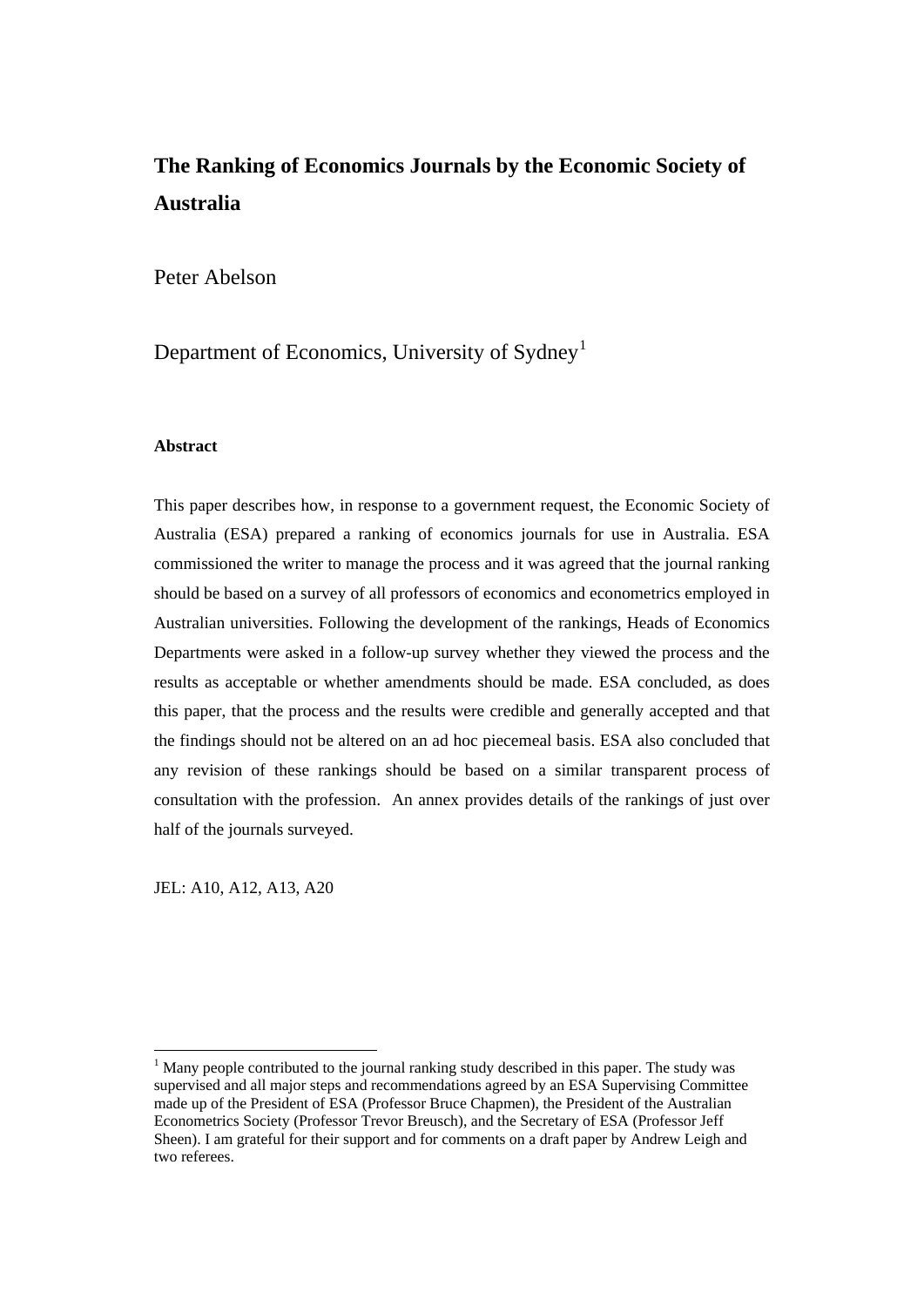The Economic Society of Australia (ESA) has published on its website ([www.ecosoc.org.au\)](http://www.ecosoc.org.au/) its recommended ranking of 890 journals. There are, in fact, two lists with 602 and 288 journals respectively. Nearly all journals in the first list are clearly economic journals. Many journals in the second list may be described as interdisciplinary journals. In each list, each journal is assigned to one of four grades from highest to lowest: A\*, A, B or C. In this paper, I describe why this ranking exercise was undertaken, how it was conducted, and some implications of the exercise. Results for the top half of the journals are supplied in the annex.

#### **Background**

In mid-2007, the Australian Department of Education, Science and Training (DEST) invited the Academy of Social Sciences of Australia (ASSA) to participate in the ranking of academic journals for the ongoing Research Quality Framework exercise. ASSA in turn invited ESA to provide a ranking of economics journals. DEST provided ESA with two lists of economics journals: an 'A' list of 540 journals and a 'B' list of 67 "other journals". When duplicated journals were excluded, the total number was 602 journals.

In September 2007, ESA commissioned the writer to manage the process whereby the Society would prepare a ranking of these journals by the end of the year (as required by DEST). Initially ESA envisaged that a committee of some half dozen persons would be established to undertake this study. This committee would examine the existing literature on the subject, including the work on journal rankings by a group of Deans of Australian Business Schools (known as Bardsnet), and draw up a recommended ranking.

It was quickly apparent to me that this approach would be a Sisyphean task. The literature on ranking economics journals is large. Many members of the economics profession were challenging the draft Bardsnet rankings despite Bardsnet's considerable attempts to measure journal impacts and citations. And there was neither the time nor expertise available to undertake a stand-alone research exercise.

Moreover, subjective judgments would be unavoidable on several counts. First, the selection of committee members would itself involve implicit judgments on academic values and the treatment of mainstream versus minority economics topics. If not carefully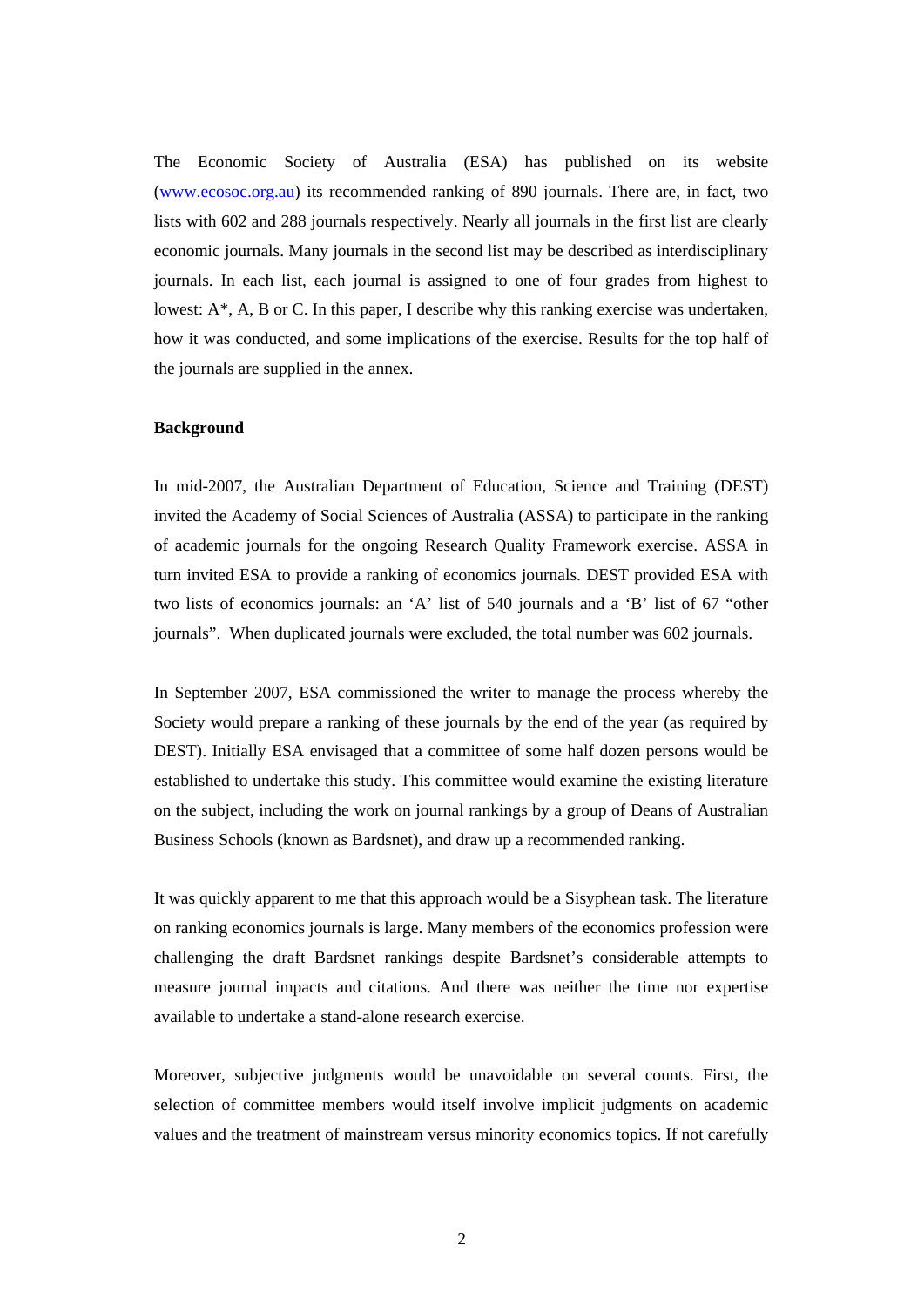selected, the committee could contain hard to reconcile positions. Second, as leading experts on the subject acknowledge (see Kalaitzidakis et al., 2003, or Kodrzycki and Yu, 2006), measures of journal importance based on citations or impact measures are also based on value judgments. Citation and impact measures depend critically on the journals included in the counting, the weight given to each journal in the set<sup>[2](#page-2-0)</sup>, and the period over which citations are counted. An issue for Australia is the weight, if any, to be given to Australian publications. Several Australian economic journals (for example, the Australian Economic Review, Australian Economic Papers and Economic Papers) are not included in the Kalaitzidakis et al. (2003) database. In short, it was hard to see how any such ranking exercise would carry legitimacy or authority.

#### **Survey process**

Accordingly I proposed a different approach based on ranking journals via a survey of economists. Specifically I proposed, and the ESA Supervising Committee<sup>[3](#page-2-1)</sup> accepted, that the ESA ranking should be based on the rankings of economics and econometrics professors currently employed by Australian universities. The Committee agreed that although this group of economists would not necessarily be a completely representative sample (it would for example be generationally biased), it would have sufficient authority to speak for the profession.<sup>[4](#page-2-2)</sup> In any case it would have been hard to conduct a survey of all economists in Australian universities given the time and resources available.

It may also be noted that the definition of an economics (or econometrics) professor is an issue. Not all economics professors work in economics departments. Some work in a related field such as finance. Others work in a multi-disciplinary teaching faculty or research institute. To draw up a list of economics professors currently employed in Australian universities. I consulted leading economics professors in universities in each state and territory and modified my draft list in response to their comments.

 $\overline{a}$ 

<span id="page-2-0"></span><sup>&</sup>lt;sup>2</sup> Kalaitzidakis *et al*, 2003, weight the journals according to the number of citations from each journal, but this weight is a value judgment and this still leaves open the choice of journal set and time period.

<sup>&</sup>lt;sup>3</sup> See footnote 1.

<span id="page-2-2"></span><span id="page-2-1"></span><sup>&</sup>lt;sup>4</sup> A reviewer also pointed out that economics professors tend to be mainstream economists and that this could result in a lower ranking of "heterodox" economics journals than people working in that field might consider appropriate.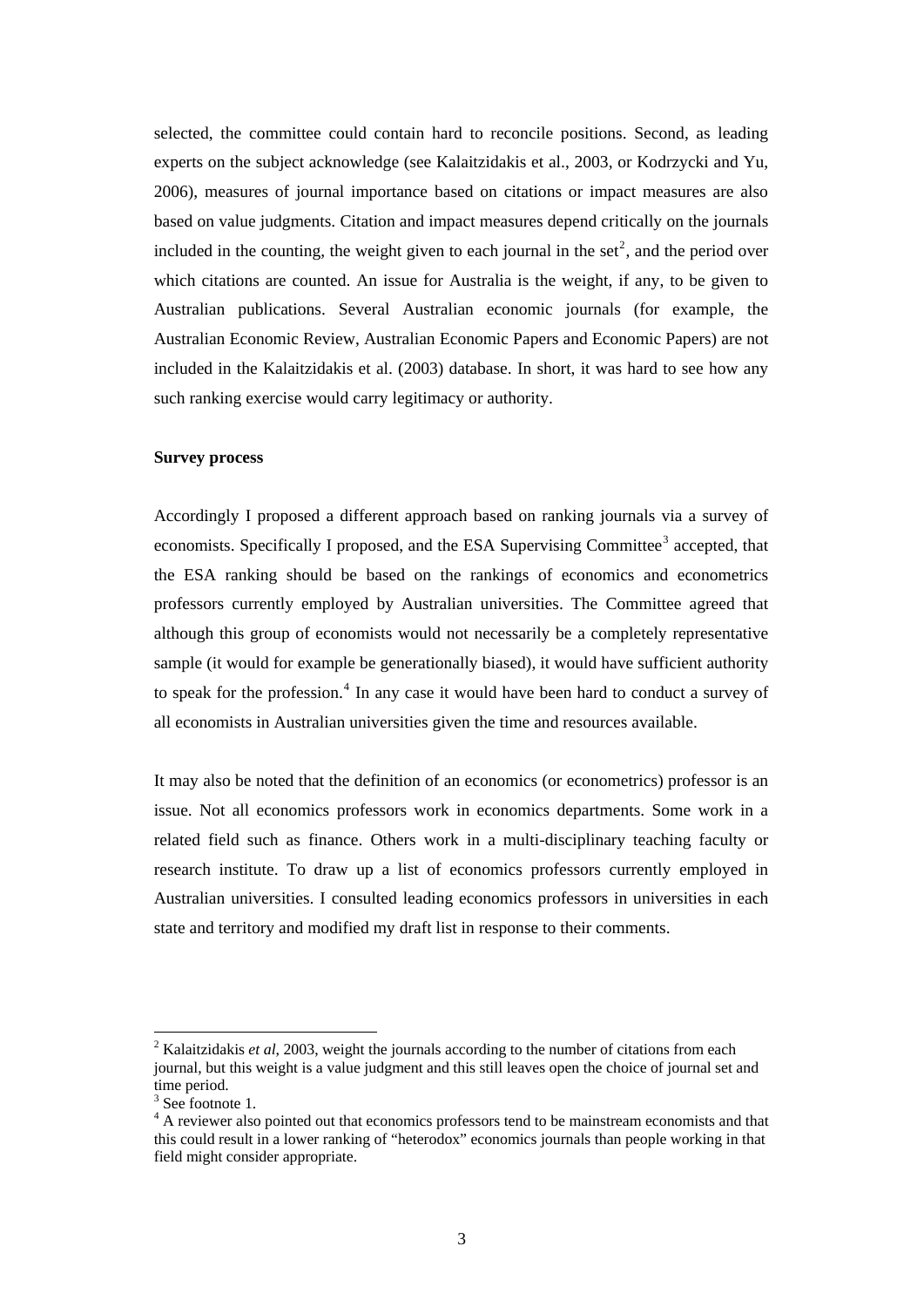The A and B lists of journals provided by DEST were sent to the 137 economics professors thus identified with a request that they consult widely with their colleagues and rank the journals in four tiers (grades) A\*, A, B and C in accordance with DEST criteria for each tier. The A\* journals were defined as the top 5 per cent, the A journals as the next 15 per cent, the B journals the next 30 per cent, and the C journals were the whole bottom half of the field. Apart from these quantified targets, the DEST criteria were quite broad, referring to 'best' or 'important' or 'high quality' publications and open to the subjective views of respondents. Given the inevitable subjectivity of some rankings, it was important that there be an adequate and representative set of responses.

Given also the large numbers of journals to rank, to assist the professors I provided the draft Bardsnet rankings of journals. Because this ranking was widely perceived to be contentious, I believed that this information would assist, but not unduly influence, the responses. This was borne out by the responses, which did indeed vary from the Bardsnet rankings (see below). However, in order to minimize bias in responses, no further information was provided. Specifically, I did not distribute current rankings of, or data on, economics journals that had been developed by individual economics departments.<sup>[5](#page-3-0)</sup>

#### **Results of professorial survey**

 $\overline{a}$ 

Eighty-two replies (a 60% response rate) were received for the core List A journals and sixty responses for the List B journals. Table 1 shows the university affiliations of the responding professors. The response was broadly representative of the universities across the country. Two-thirds of the responses were from professors in Group of Eight universities, which have most economics professors and one-third from other universities. The professors responding included many of the most experienced and respected economists in Australia.<sup>[6](#page-3-1)</sup>

Numerical values 1 to 4 were assigned to the four grades A\*, A, B and C respectively. I then computed the mean scores from the responses along with standard deviations for each journal. Strictly speaking, this implies that the ordinal grades provided by the

<span id="page-3-0"></span><sup>&</sup>lt;sup>5</sup> I believe that the Head of one Department of Economics circulated their data on journals to all economics professors (using a list that I supplied to it in response to the Head's request).

<span id="page-3-1"></span><sup>&</sup>lt;sup>6</sup> ESA has treated the names of respondents as confidential. The names have been provided on a confidential basis (but not with detailed responses of the respondents) to the Australian Research Council.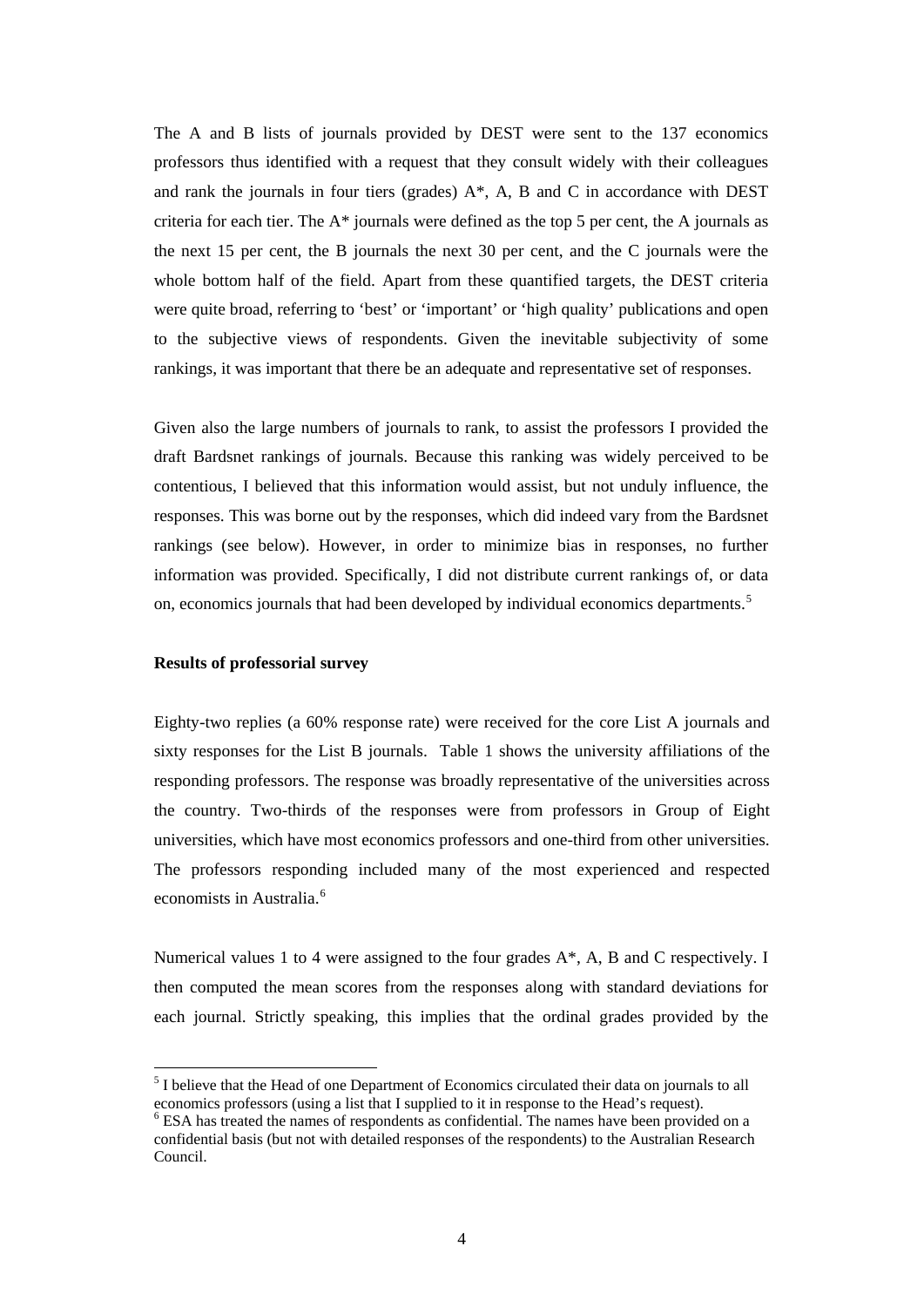respondents can be interpreted cardinally. The results for the top half of the List A and B journals (ranked A\*, A or B) are shown in the annex.

| University                 | Number of responses | Number of professors in survey |  |
|----------------------------|---------------------|--------------------------------|--|
| <b>ANU</b>                 | 11                  | 22                             |  |
| CQU                        | $\mathbf{1}$        | $\mathbf{1}$                   |  |
| <b>Curtin University</b>   | 5                   | 6                              |  |
| <b>Flinders University</b> | $\mathbf{1}$        | 3                              |  |
| Griffith University        | $\overline{4}$      | $\tau$                         |  |
| La Trobe University        | $\overline{2}$      | $\overline{4}$                 |  |
| Macquarie University       | $\mathbf{1}$        | 3                              |  |
| Monash University          | 13                  | 15                             |  |
| QUT                        | $\overline{2}$      | $\overline{4}$                 |  |
| <b>RMIT</b>                | $\mathbf{1}$        | 1                              |  |
| University of Adelaide     | 3                   | $\overline{4}$                 |  |
| University of Canberra     | $\overline{2}$      | $\overline{2}$                 |  |
| University of Melbourne    | 9                   | 12                             |  |
| University of New England  | 3                   | 5                              |  |
| University of Notre Dame   | $\mathbf{1}$        | $\mathbf{1}$                   |  |
| University of Queensland   | 8                   | 10                             |  |
| University of Sydney       | $\mathfrak{2}$      | 6                              |  |
| University of Tasmania     | $\mathbf{1}$        | $\mathfrak{2}$                 |  |
| University of Wollongong   | $\mathbf{1}$        | $\mathbf{1}$                   |  |
| <b>UNSW</b>                | 5                   | 11                             |  |
| <b>UTS</b>                 | 3                   | 5                              |  |
| <b>UWA</b>                 | $\mathbf{1}$        | $\overline{4}$                 |  |
| <b>UWS</b>                 | $\overline{2}$      | $\overline{4}$                 |  |
| Total                      | 82                  | 131                            |  |

**Table 1 Number of professors responding to the List A survey by university** 

The recommended grades were based strictly on the average professorial rankings subject to DEST constraints for each tier: 5% for A\*s, 15% for As, 35% for Bs and 50% for Cs with just one modification. The ESA Supervisory Committee included three Berkeley Electronic (BE) journals in the 'A' grade rank although this took the percentage just over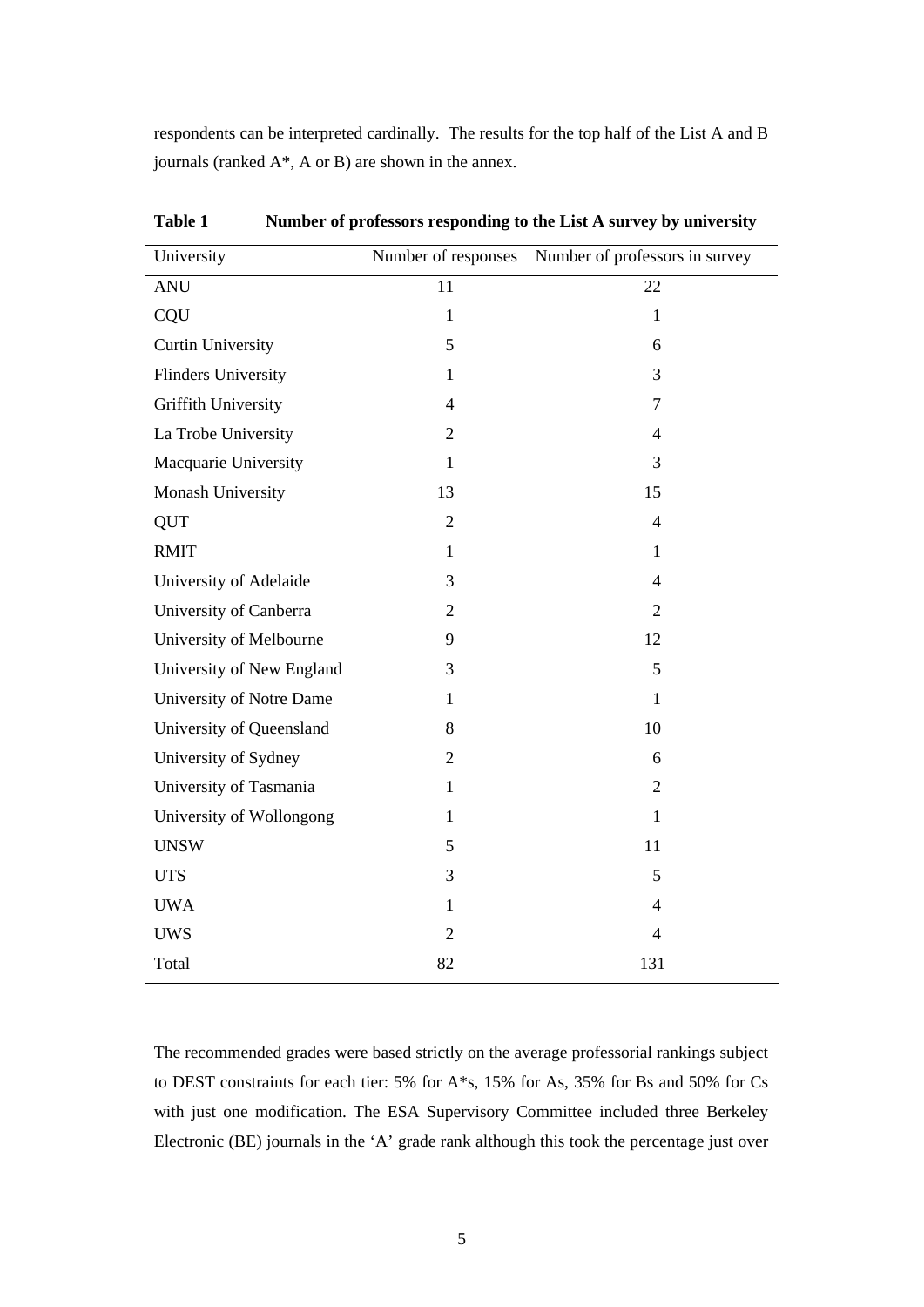15% benchmark. This reflected an executive judgment that the BE journals, which were new journals at that time, were A-class journals. It did not involve demoting any other journal. About one in three ESA rankings for A\* and A journals varied from the draft Bardsnet rankings for these journals.

In addition, in response to our request in the survey, respondents identified another 288 journals that were not on DEST Lists A or B, which they considered should be counted as relevant journals. To obtain rankings for these journals (which I described as List C), a supplementary survey was conducted in January 2008 using the same approach as before. Twenty-nine responses were received from a cross-section of the profession with a good representation from well established professors. The number responding for List C was lower because this survey was undertaken in the holiday month of January and the newly elected Labour Government had indicated that the research ranking exercise was likely to be terminated. The journals were scored in the same way as before and graded according to the cut off-points that applied to the List A and B journals, e.g. an average score of 1.63 or higher was graded A\*, an average score of 1.64 to 2.50 was graded A, an average score of 2.51 to 3.72 was graded B.

#### **Sequelae**

In early 2008, the government transferred responsibility for determining the funding of research in Australian universities from DEST to the Australian Research Council (ARC). In mid-2008, ARC published its draft rankings of economics and other journals. These journal rankings differed significantly from the rankings that ESA had provided to DEST. However, the ARC did not publish any details on its method(s) for reaching its draft recommendations.

Table 2 provides a summary of the ranking differences between ESA and the draft ARC rankings. In an immediate, preliminary, submission to ARC, ESA expressed special concern about the differences in Lists A and B, which are predominantly economic journals. In particular, the Society expressed concerned about both the downgrading of 10 journals ranked by ESA and the inflation of grades given to another 45 journals.

ESA also expressed concern about the large number of differences relating to List C journals. ESA recognized that many journals in List C are not principally economic and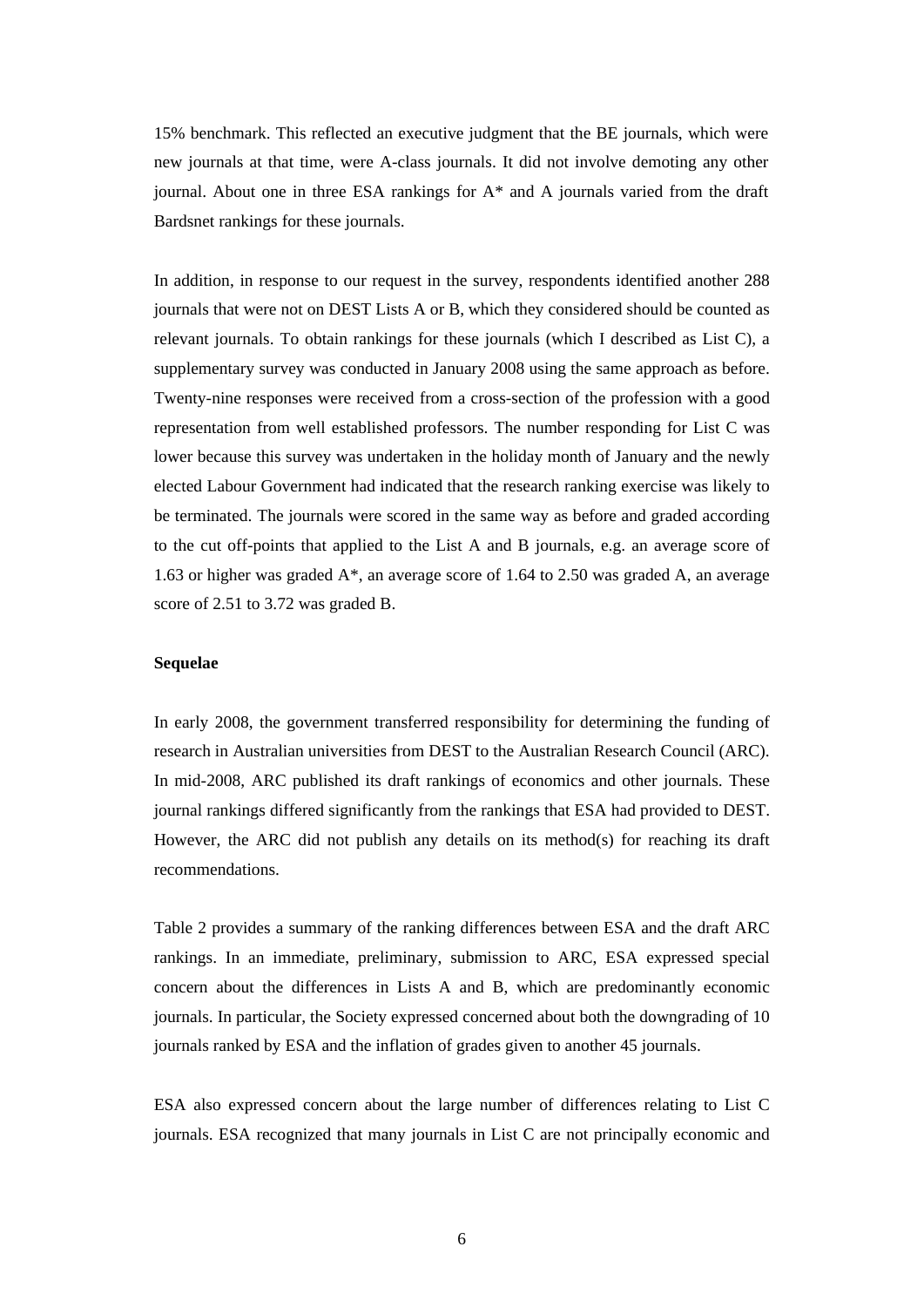accepted that the core discipline for each journal should determine the ranking in each case. The Society has to adopt this approach if it is to argue for the primacy of its valuations for economic journals. However, disciplinary demarcations are not always clear and there appears to be a systemic tendency for special interest disciplines to provide relatively high rankings for their preferred journals.

| Journal List  | Total | No. ranked  | ARC rank lower | ARC rank higher |
|---------------|-------|-------------|----------------|-----------------|
|               |       | differently | than ESA       | than ESA        |
| Lists A and B | 602   | 59          | 10             | 49              |
| List C        | 290   | 162         | 46             | 116             |

**Table 2 Differences between ESA and draft ARC ranking of economic journals** 

Demarcation issues are also evident from the journal classifications and apparent anomalies. In summary, by the author's count:

- 56 List A journals and 10 List B journals were not shown in ARC's economic lists.
- 19 List C journals could not be found in any ARC list.
- 24 journals in ARC's economic lists are not on any ESA list.

In thinking about how to respond to ARC's draft ranking of journals, ESA considered two strategies. One was to provide a journal by journal critique as requested by the ARC. The other was to argue for the ESA rankings as a whole. ESA's view was that the journal ranking process was professional and produced results carrying credibility and authority. Accordingly, ESA believed that the ARC ranking should be the based on this survey and that it would be inappropriate for the Society to make individual journal adjustments. However, the ESA Supervising Committee recognized that it needed to obtain authority and support for this position from the profession.

In order to prepare a final submission to ARC, the writer sent a full comparison of ESA and draft ARC journal rankings to all Heads of Economics Departments (HoDs) in Australia seeking views on a strategy affirming the initial survey results in full. Responses were received from 13 HoDs or their representatives. Nine responses were strongly supportive of ESA's general position and initiatives. Three responses raised procedural points but did not indicate any core dissent. Only one response indicated some dissent. In this case, the HoD described the objective of ranking some 600 journals and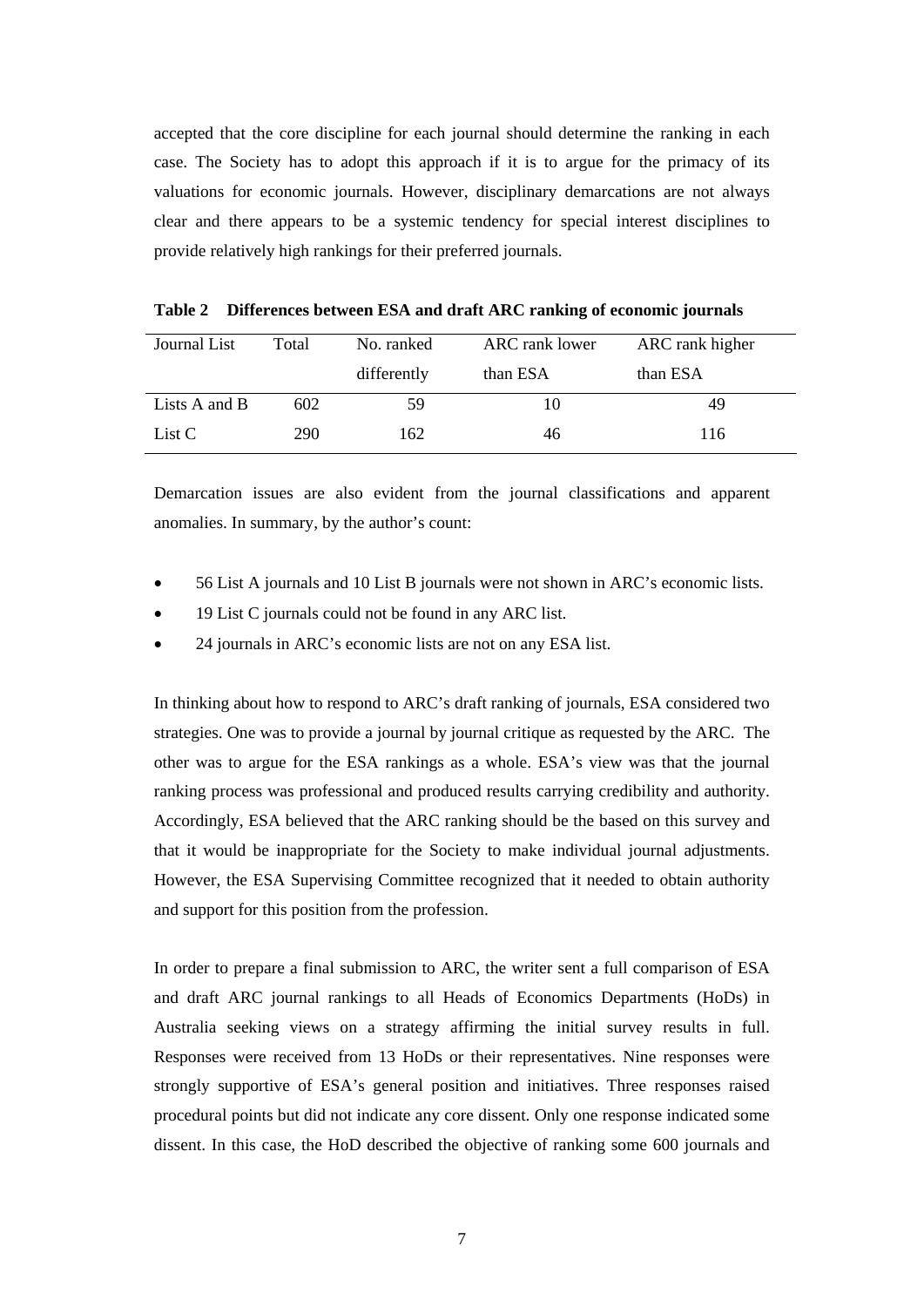including so many journals as class 'A' journals as "highly flawed". However, this was a critique of the whole ranking exercise rather than of the ESA process.

Based on these and other responses, the ESA Supervising Committee concluded that the journal ranking process and results have integrity and are quite widely accepted. Of course, the Committee understood, as I do, that some rankings are arguable and that changes may be appropriate in due course. However, the Committee also believed that there is a strong case for accepting the basic integrity of this process and the results.

Following this consultation process, in September 2008, ESA recommended to ARC that:

- 1. ESA ranking of all journals in Lists A and B should be adopted in entirety and that ESA ranking of primarily economics journals in list C also be adopted.
- 2. Any variations to ESA rankings should be based on transparent and organized principles and on consultation with the economics profession and not on ad hoc individual responses.

These recommendations were formally accepted at a ESA Executive meeting later that month.

Shortly thereafter an ARC official told the writer in a telephone discussion that ARC accepted the professional process adopted by ESA and would adopt the rankings of economic journals provided by the Society. However, despite ESA requests that this advice be formalised in writing, no such written assurance has been provided at the time of writing this paper.

### **Attachments: Annexes**

- A Economic Society Evaluation of List A and B Journals (Excluding bottom 50% ranked C).
- B Economic Society Evaluation of List C Journals (Excluding lowest 125 ranked journals).